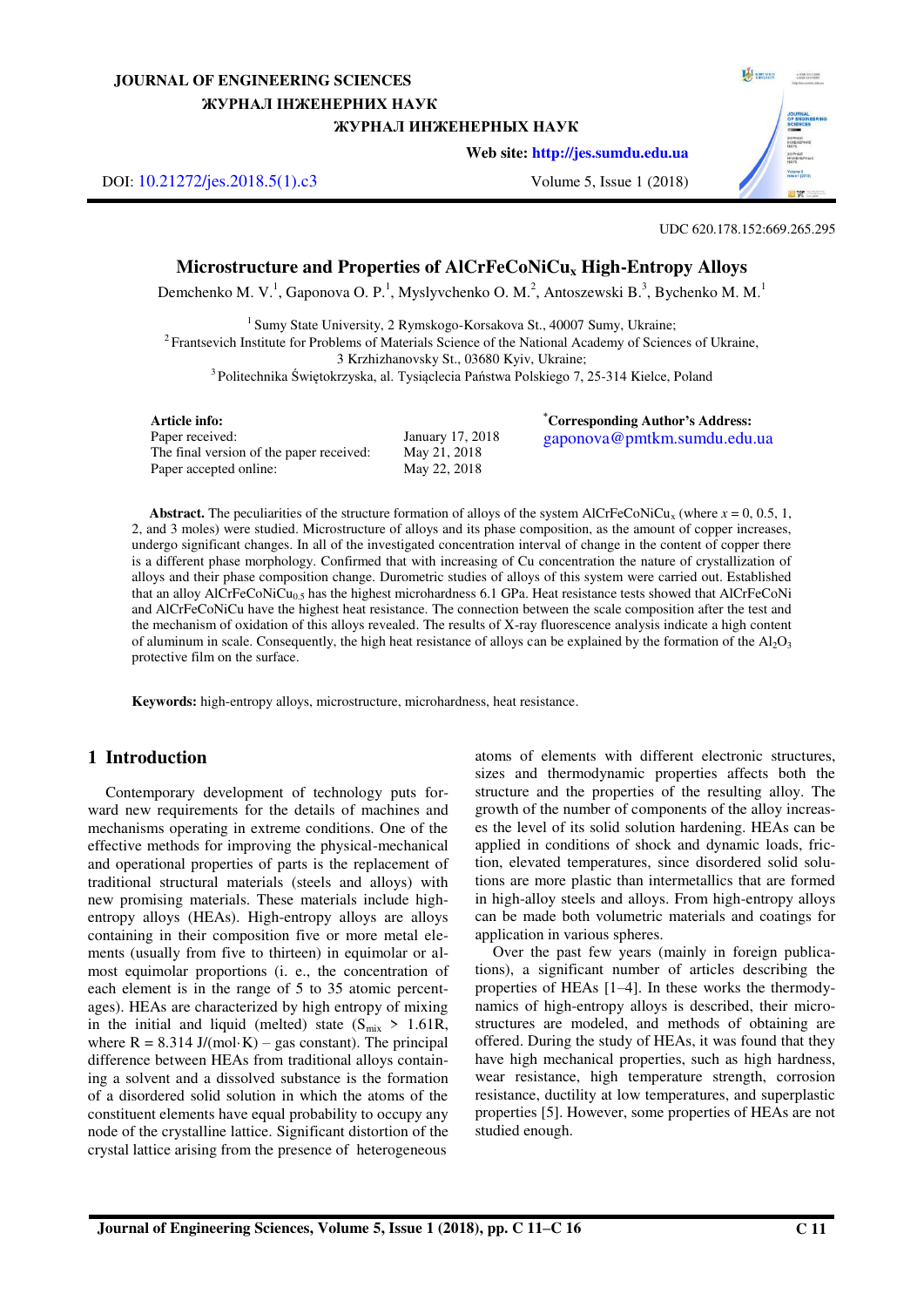For HEAs of the AlCrFeCoNiCu system already been investigated the influence of Fe on the microstructure and mechanical properties [6], features of structure formation [7]. In [8] the properties of AlCrFeCoNiCu<sub>0.5</sub> alloy coatings deposited on the silicon plate by radiofrequency sputtering were considered. However, in general, the properties of AlCrFeCoNiCu system alloys remain insufficiently investigated.

The purpose of this work was to study the structure of high-entropy alloys of the AlCrFeCoNiCu<sub>y</sub> system and the relationship between their chemical composition and physical and mechanical properties.

# **2 Research Methodology**

The investigated samples of alloys of the AlCrFeCoNiCu<sub>x</sub> system were made by the method of argon-arc melting in the furnace MIFI-9-3. As charge materials used:  $Cr - hydrogen$  refined in the form of bits;  $Ni - cathode$  in the form of plates 10 mm thick; Co – pressed granules; Cu – vacuum-fused in the form of granules; Fe – carbonyl in the form of granules. Cr, Co, Ni, Cu had a purity of not less than 99.95 % wt, Fe – not less than 99.8 % wt. Melting occurred with a tungsten non-consumable electrode, on a copper water-cooled subunit. After completion of the smelting, the chemical composition was controlled by the loss of mass in the smelt, which in most cases was small and did not exceed 0.3 % wt.

The study of microstructure was carried out on a metallographic microscope MIM-7 at different magnifications on etched materialographic specimen. Dyrometric studies were performed on the microhardness tester PMT-3 in at least 10–15 fields of view at a load of 0.49– 0.98 N. As an indenter, a diamond pyramid with a square base and a two-cornered apex with an apex of 136° was used. Measurement accuracy of microhardness ±250 MPa.

The heat resistance test was carried out using a weight method for increasing the mass of samples after exposure to the furnace for 100 hours at a temperature of 1000 °C. Samples for determining the heat resistance of investigated alloys of the same size were carved from cast billets by the method of spark cutting. The surface of the samples was sanded with fine sandpaper and degreased before the test. Before the test, the samples were dried and weighed on analytical weights to within  $\pm$  0.1 mg. Also, their surface area was measured. After that, samples in separate crucibles of aluminum oxide were placed in an electric furnace. The furnace was heated to a temperature of 1000 °C, the exposure was 100 hours. Samples were weighed after every 3-7 hours of the test. The chemical composition of the scale was determined by the desktop energy-dispersive X-ray fluorescence spectrometer ElvaX Light SDD.

### **3 Results and discussions**

Fig. 1 shows the microstructures of the AlCrFeCoNiCux alloys obtained with an optical microscope. Microstructure of alloys and its phase composition, as the amount of copper increases, undergo significant changes. In all of the investigated concentration interval of change in the content of copper there is a different phase morphology.



Figure  $1$  – Microstructures of AlCrFeCoNiCu<sub>x</sub> cast high-entropy alloys in a light microscope:  $x = 0$  (a);  $x = 0.5$  (b);  $x = 1$  (c);  $x = 2$  (d);  $x = 3$  (e)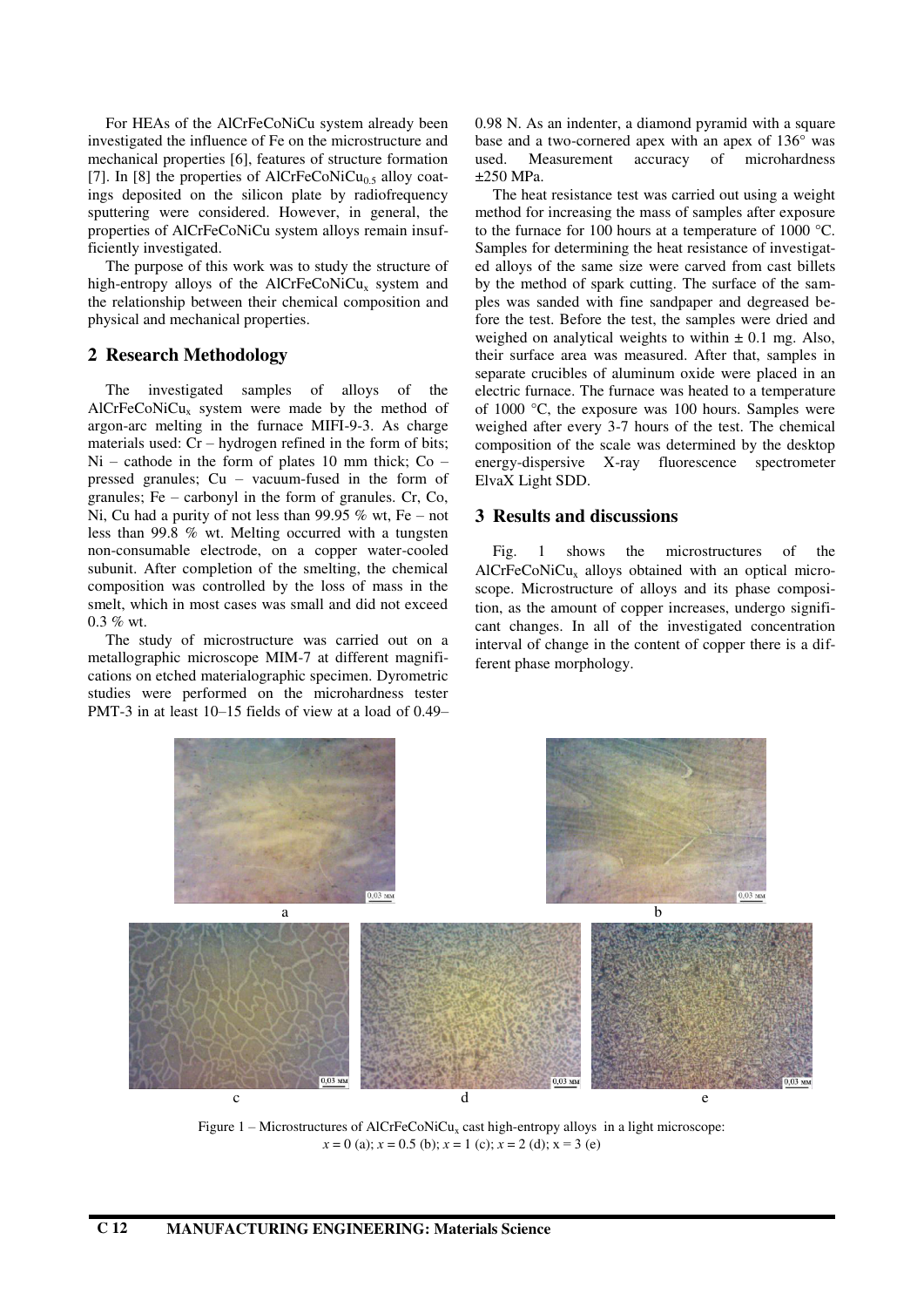The microstructural analysis of the AlCrFeCoNi alloy showed (Fig. 1 a) that the microstructure is homogeneous with a structure consisting of equilibrium grains. Their average grain size is 320 μm.

The microstructures of alloys in which  $x = 0.5$  and 1 mol Cu are added have a similar structure, except that they have the grain boundaries of the light phase layer (Fig. 1 b–c). In [7] argues that the dark phase has a BCC structure, and the light phase has a FCC structure. In addition, with an increase of Cu content from 0 to 1 mole, the grains are refined: its size is 150 μm for the AlCrFeCoNiCu<sub>0.5</sub> alloy, and 30-40  $\mu$ m for the AlCrFeCoNiCu alloy.

When adding 2 moles of copper (Fig. 1 d), there is a dendritic nature of crystallization. As shown in [7], dendrite is associated with a solid solution based on the phase with the bcc structure, and the interdendrite area is a solid solution based on the phase with the fcc structure.

When copper content  $x = 3$  mole, the nature of crystallization does not change.

Consequently, the content of Cu greatly affects the structure and phase composition of alloys of the  $AICrFeCoNiCu<sub>x</sub>$  system. With the increase in the concentration of copper, the nature of crystallization changes, in addition, according to earlier studies, the phase composition also changes.

Dyrometric analysis showed that the highest microhardness (6.1 GPa) has an AlCrFeCoNiCu0.5 alloy (Fig. 2). In other alloys, the microhardness is proportional to the volume fraction of a solid solution based on the phase with the bcc structure, which in turn is inversely proportional to the amount of copper in the alloy. The high microhardness of the AlCrFeCoNiCu $_{0.5}$  alloy can be explained by the presence of fine-grained structure, since copper in an amount equal to half of the aviation volume is a good modifier of the second kind, which, according to the law of Hall-Petch, leads to strengthening. The mechanism of reducing the size of the grain is as follows: copper or its compounds adsorbed on the surface of growing crystals and inhibit their growth. This leads to an increase in the amount of supercooled melt before the crystallization front and creates favorable conditions for the emergence of new centers of nucleation of crystals, which leads to grain refinement.

As you know, some HEAs have a high corrosion resistance and heat resistance. The author of [9] explains the behaviour of the aggressive medium at elevated temperature by the structure of HEAs, which consists of a homogeneous solid solution. The authors of [10] believe that the increased values of heat resistance are characteristic of HEAs based on refractory metals. In this regard, the task of studying the heat resistance of alloys of the AlCrFeCoNiCu system and the influence of Cu on the parameters of heat resistance is relevant.

The heat resistance tests conducted in an air atmosphere at a temperature of 1 000 °C for 100 hours showed (Fig. 3) that the investigated alloys are characterized by high heat resistance  $(\Delta g - \text{mass loss per unit of surface})$ 

area of tested samples,  $mg/cm<sup>2</sup>$ ). Fig. 3 shows that AlCrFeCoNi and AlCrFeCoNiCu have the highest heat resistance, the heat resistance of  $AICrFeCoNiCu<sub>2</sub>$  alloy is slightly lower, and the highest mass loss per unit of surface area (and therefore the lowest heat resistance) have AlCrFeCoNiCu<sub>3</sub> alloy.



Figure 2 - Concentration dependence of microhardness for alloys of the AlCrFeCoNiCu<sub>x</sub> system



Figure  $3$  – Curves of AlCrFeCoNiCu<sub>x</sub> system alloys during the heat resistance tests (air, 1 000 °C, 100 hours): 1 – AlCrFeCoNiCu<sub>3</sub>; 2 – AlCrFeCoNiCu<sub>2</sub>; 3 – AlCrFeCoNi; 4 – AlCrFeCoNiCu

In [11] it was suggested that the mechanism of oxidation of this HEAs can be described on the basis of the Higgins-Pettit's theory of Ni-Cr-Al alloys oxidation. This is an empirical theory that divides Ni-Cr-Al alloys into 3 groups, based on the scheme of their oxidation [12]. Group I corresponds to dilute alloys in which Cr and Al concentrations are too low to establish continuous  $Cr_2O_3$ or  $Al_2O_3$  scales. Instead, the external scales consist of NiO plus  $Ni<sub>2</sub>Cr<sub>2</sub>O<sub>4</sub>$  and  $Ni<sub>2</sub>Al<sub>2</sub>O<sub>4</sub>$  spinel phases coupled with internal oxidation of Al. Group II corresponds to alloys with large enough Cr concentrations, but relatively low Al concentrations, that results in selective oxidation of Cr, which forms external  $Cr_2O_3$  scale. The formation of internal  $Al_2O_3$  subscale proceeds as a result of internal oxidation. Group III corresponds to alloys containing large enough Al concentration to promote the selective oxidation of Al, that results in formation of external  $Al_2O_3$  scale.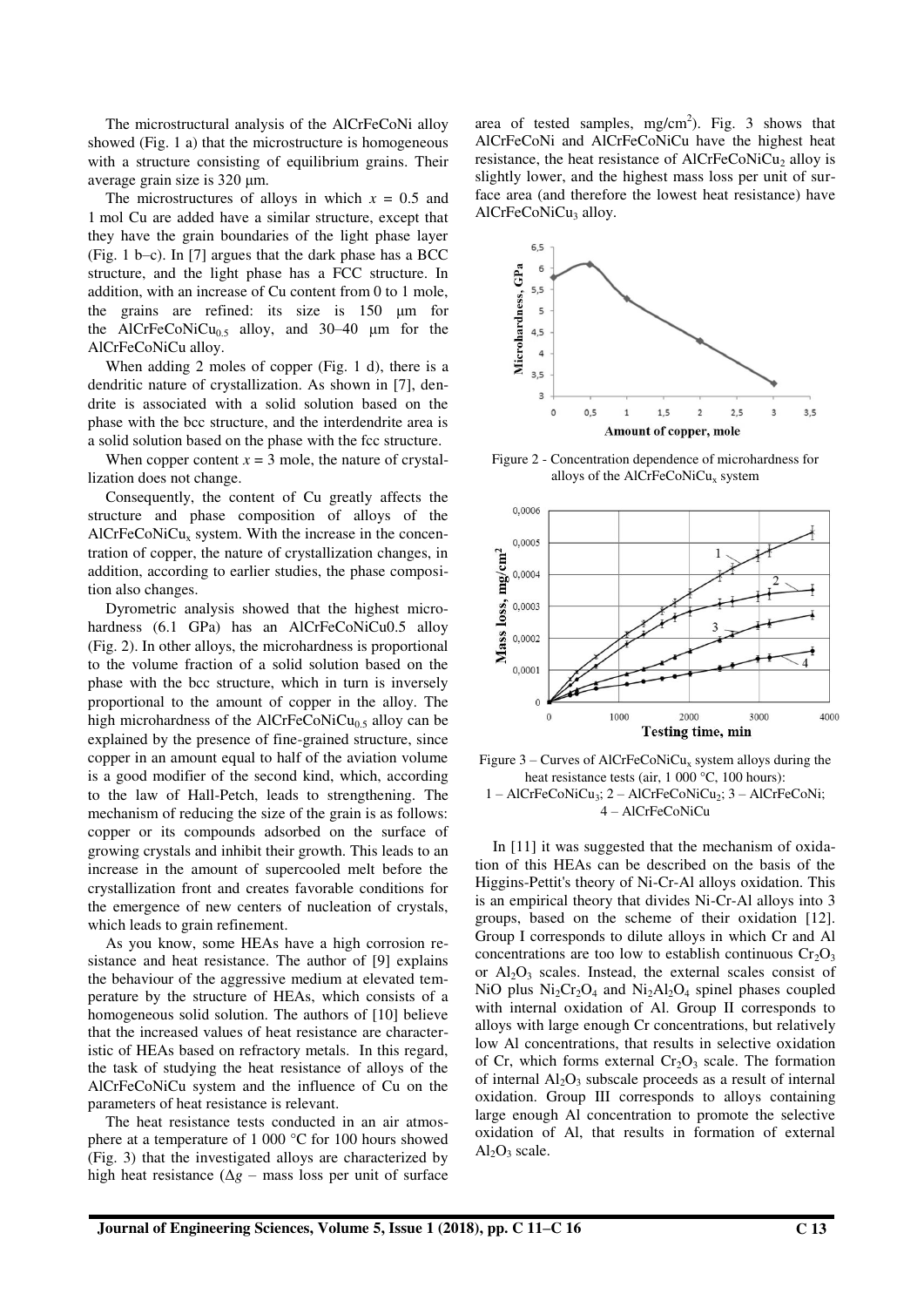The results of X-ray fluorescence analysis (Table 1) showed a high Al content in scale as compared to an unoxidized alloy, which confirms the above-mentioned assumptions. This fact confirms Al diffusion on the surface of the alloy during oxidation and, accordingly, the formation of an  $Al_2O_3$  oxide film. Thus, the AlCrFeCoNiCux system HEAs are characterized by high heat resistance due to the relatively high content of Al in oxide. AlCrFeCoNi and AlCrFeCoNiCu alloys have the highest thermal resistance, and when the copper content is high, the hardness of the alloys is deteriorating. Previously it was shown [7] that copper at concentrations more than half the equio-atom leads to the digestion, the formation of several FCC phases instead of one initial BCC of a solid solution. It is obvious that such an effect of Cu on the microstructure and phase composition worsens the characteristics of heat resistance at its high content due to the fact that the Cu enriched interdendritic area is fusible.

| Atomic number                   | Element | <b>Series</b>           | Intensity      | Concentration, % wt  |
|---------------------------------|---------|-------------------------|----------------|----------------------|
| Alloy AlCrFeCoNi                |         |                         |                |                      |
| 13                              | Al      | K                       | 56124          | $16.4093 \pm 0.1305$ |
| 24                              | Cr      | K                       | 323339         | $29.2553 \pm 0.1020$ |
| 26                              | Fe      | K                       | 188479         | $21.1143 \pm 0.0970$ |
| 27                              | Co      | $\bf K$                 | 228360         | $20.3330 \pm 0.1021$ |
| 28                              | Ni      | K                       | 142385         | $12.8881 \pm 0.0860$ |
| 29                              | Cu      | K                       | $\overline{0}$ | < 0.0343             |
| Alloy AlCrFeCoNiCu              |         |                         |                |                      |
| 13                              | Al      | K                       | 210233         | $31.8171 \pm 0.1130$ |
| 24                              | Cr      | K                       | 175297         | $16.5350 \pm 0.0819$ |
| 26                              | Fe      | K                       | 163873         | $14.0406 \pm 0.0720$ |
| 27                              | Co      | $\overline{\mathbf{K}}$ | 233312         | $15.8340 \pm 0.0797$ |
| 28                              | Ni      | K                       | 137857         | $9.9116 \pm 0.0696$  |
| 29                              | Cu      | K                       | 176183         | $11.8617 \pm 0.0640$ |
| Allov AlCrFeCoNiCu <sub>2</sub> |         |                         |                |                      |
| 13                              | Al      | K                       | 232208         | $33.0242 \pm 0.1124$ |
| 24                              | Cr      | K                       | 121213         | $13.1214 \pm 0.0788$ |
| 26                              | Fe      | $\overline{\mathbf{K}}$ | 140157         | $12.2647 \pm 0.0698$ |
| 27                              | Co      | K                       | 184363         | $12.7072 \pm 0.0757$ |
| 28                              | Ni      | K                       | 116441         | $8.9282 \pm 0.0678$  |
| 29                              | Cu      | $\mathbf K$             | 282603         | $19.9544 \pm 0.0800$ |
| Alloy AlCrFeCoNiCu <sub>3</sub> |         |                         |                |                      |
| 13                              | AI      | K                       | 257037         | $32.7679 \pm 0.1070$ |
| 24                              | Cr      | $\bf K$                 | 96288          | $11.2138 \pm 0.0754$ |
| 26                              | Fe      | K                       | 114405         | $9.8994 \pm 0.0637$  |
| 27                              | Co      | K                       | 154714         | $10.5938 \pm 0.0710$ |
| 28                              | Ni      | K                       | 121810         | $9.4739 \pm 0.0682$  |
| 29                              | Cu      | K                       | 367425         | $26.0512 \pm 0.0883$ |

Table 1 – Results of the spectral analysis of scale after the heat resistance test

#### **4 Conclusions**

The influence of copper concentration on the phase composition and structure of alloys of the AlCrFeCoNiCux system has been investigated. Confirmed that with increasing of Cu concentration the nature of crystallization of alloys and their phase composition change.

Durometric studies have shown that the highest microhardness (6.1 GPa) of alloys of the AlCrFeCoNiCu<sub>x</sub> system has an AlCrFeCoNiCu<sub>0.5</sub> alloy, which is due to the presence of fine-grained structure. With an increase in the concentration of Cu, the microhardness of alloys is reduced.

Experimentally determined the heat resistance of the AlCrFeCoNiCux system HEAs, revealed a connection between their composition, structure and heat resistance. AlCrFeCoNi and AlCrFeCoNiCu alloys have the highest heat resistance. The high content of Cu in alloys contributes to the formation of several FCC phases instead of one initial solid solution with BCC structure. In addition, the Cu enriched interdendritic area is fusible, which worsens the heat resistance of investigated alloys.

The mechanism of oxidation of alloys of the investigated system at elevated temperature was found. The results of X-ray fluorescence analysis indicate a high content of aluminum in scale. Consequently, the high heat resistance of alloys can be explained by the formation of a  $Al_2O_3$  protective film on the surface.